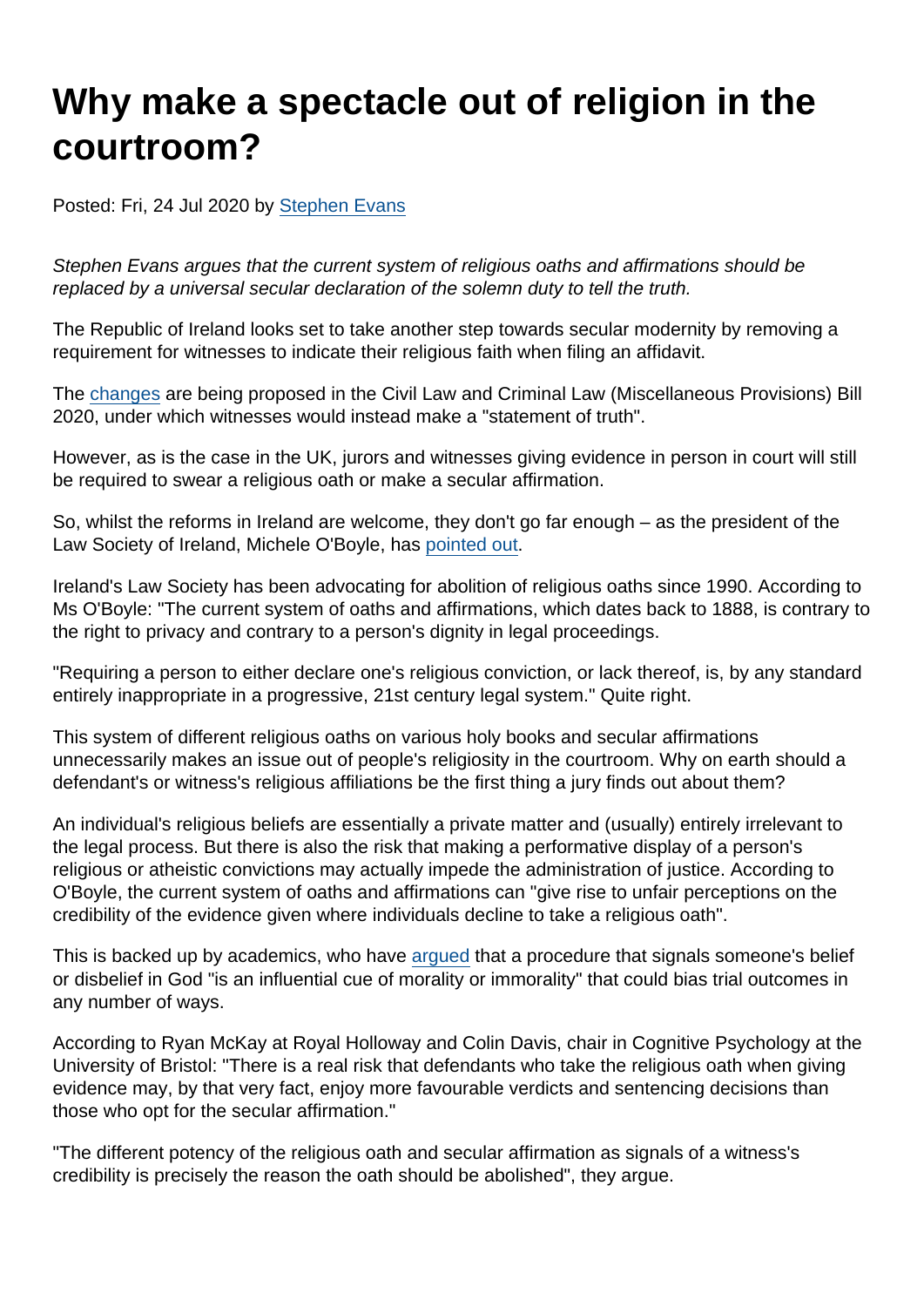But it's not only the non-religious who stand to be disadvantaged. Any juror harbouring a prejudice may be influenced by someone swearing on a holy book, and regard them with suspicion, consciously or unconsciously.

A single affirmation to tell the truth, and acknowledgment that knowingly giving false evidence may result in prosecution for perjury, removes any unnecessary distinction between witnesses. It introduces a level playing field that takes away the need for a person to reveal their religious beliefs before they even give evidence. This would put all witnesses on an equal footing, making it more likely that cases would be decided on the evidence heard rather than the prejudices of those hearing it.

A proposal to end the swearing of oaths on the Bible and other holy books in courts in England and Wales was considered, but ultimately [rejected by magistrates](https://www.secularism.org.uk/news/2013/10/oath-taking-debated-in-england-wales-and-ireland) in 2013. The motion called for oaths and affirmations to be replaced by a promise to "very sincerely tell the truth". Magistrates Association members who backed it argued it would make the justice system fairer, more relevant and help to convey the importance of what witnesses are saying.

Senior figures in the Church of England called it "another attempt to chip away at the country's Christian foundations" and at least one who member who rejected the motion expressed concern that that magistrates would "pilloried for going against centuries of tradition". Church leaders also argued that religious oaths strengthen the value of witnesses' evidence. This argument, which has more than a whiff of prejudice about it, is as unconvincing as it is unsupported by evidence.

Some evangelicals would probably argue that to deny people the opportunity to swear on the Bible in court would restrict their religious freedom. But any person making a secular 'statement of truth' can of course privately call on God to witness the truth of their statements if they so desire. And any tension with human rights is created by a legal system that requires individuals to reveal personal beliefs. Replacing religious oaths and affirmations with a single declaration would best protect everyone's right to respect for private life, which is enshrined in Article 8 of the Human Rights Act.

There is a value in requiring witnesses to acknowledge publicly before they give evidence that they are under a solemn duty to tell the truth – and commit a serious criminal offence if they do not. But the process for achieving this should be universal, rather than the multifaith mishmash of oaths and affirmations we have now.

Tradition is all good and well, but it shouldn't stand in the way of a secular legal system which treats everyone equally and which prioritises the fair administration of justice above all.

## Stephen Evans

Stephen is the CEO of the National Secular Society. You can follow him on Twitter [@stephenmevans1.](https://twitter.com/stephenmevans1?lang=en-gb) The views expressed in our blogs are those of the author and may not represent the views of the NSS.

## While you're here